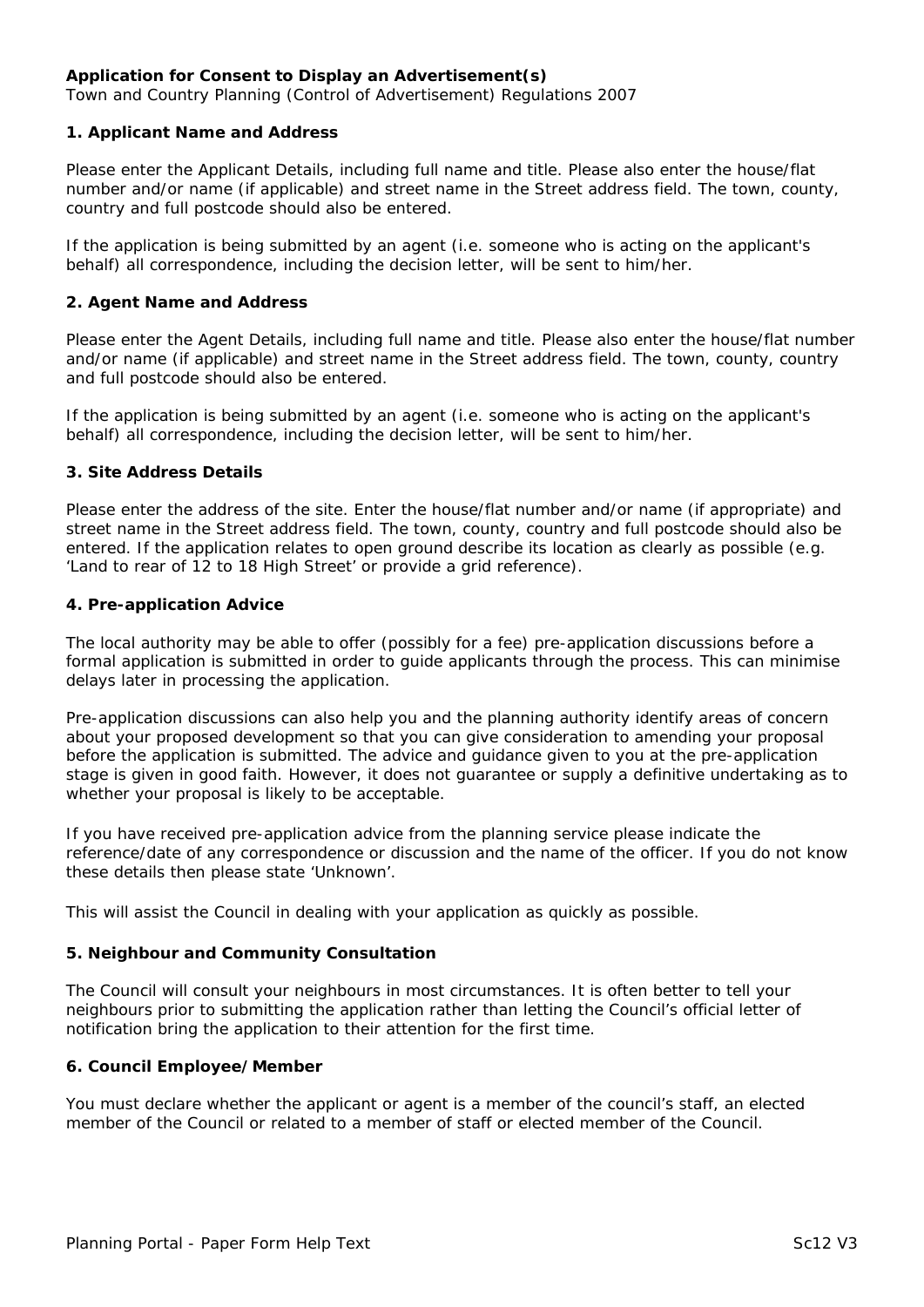# **7. Description of Proposed Advertisement(s)**

Please indicate the number of advertisements proposed by advertisement type: fascia, projecting, hoarding, etc. If your proposal does not fall within any of the specified categories, please describe the advertisement(s) in the box provided.

Further information on outdoor advertisements and signs can be found at: <http://www.communities.gov.uk/publications/planningandbuilding/outdooradvertisements>

# **8. Advertisement Display**

Please confirm if the application is in respect of an advertisement which is already in place. If the application is in respect of such development please provide details of when the advertisement was installed.

Please also indicate whether the proposed sign or signs will project over a footpath or other public highway. This is an important consideration given that any scaffold or hoarding that is erected or encroaches on the public highway must have a licence obtained from the highways authority.

## **9. Advertisement Period**

The normal period for which the planning authority will grant consent is five years, but it may grant shorter or longer periods at their discretion. However, if you require a sign for a shorter temporary period, please specify the period for which consent is sought.

# **10. Interest in the Land**

It is a condition of every consent granted under the Advertisement Regulations that, before the advertisement to which the consent relates is displayed, consent should be obtained from the owner. Unless you are the owner of the application site permission should be sought from the freeholder or other individuals entitled to give such permission to erect a sign.

## **11. Details for Proposed Advertisement(s)**

Clearly state the type of advertisement proposed (e.g. illuminated fascia sign, non-illuminated hanging sign, flag, etc.). If more than one advertisement is proposed, describe each individual sign.

## *Details of advertisements:*

a) measure the height from natural ground level to the base of the proposed advertisement in metres

b) give accurate metric dimensions of each proposed advertisement; if less than one metre in any dimension, please specify size in millimetres

c) give metric dimensions of the letters, figures or symbols in each of the proposed advertisement

d) give details of all colours proposed

e) please specify the materials of the proposed sign(s)

f) state maximum distance each advertisement projects from the face of the building on which it is proposed to place the advertisement

g), h) and i) where an advertisement is to be illuminated, details of the illumination, illuminance levels, and whether the illumination would be static or intermittent is required